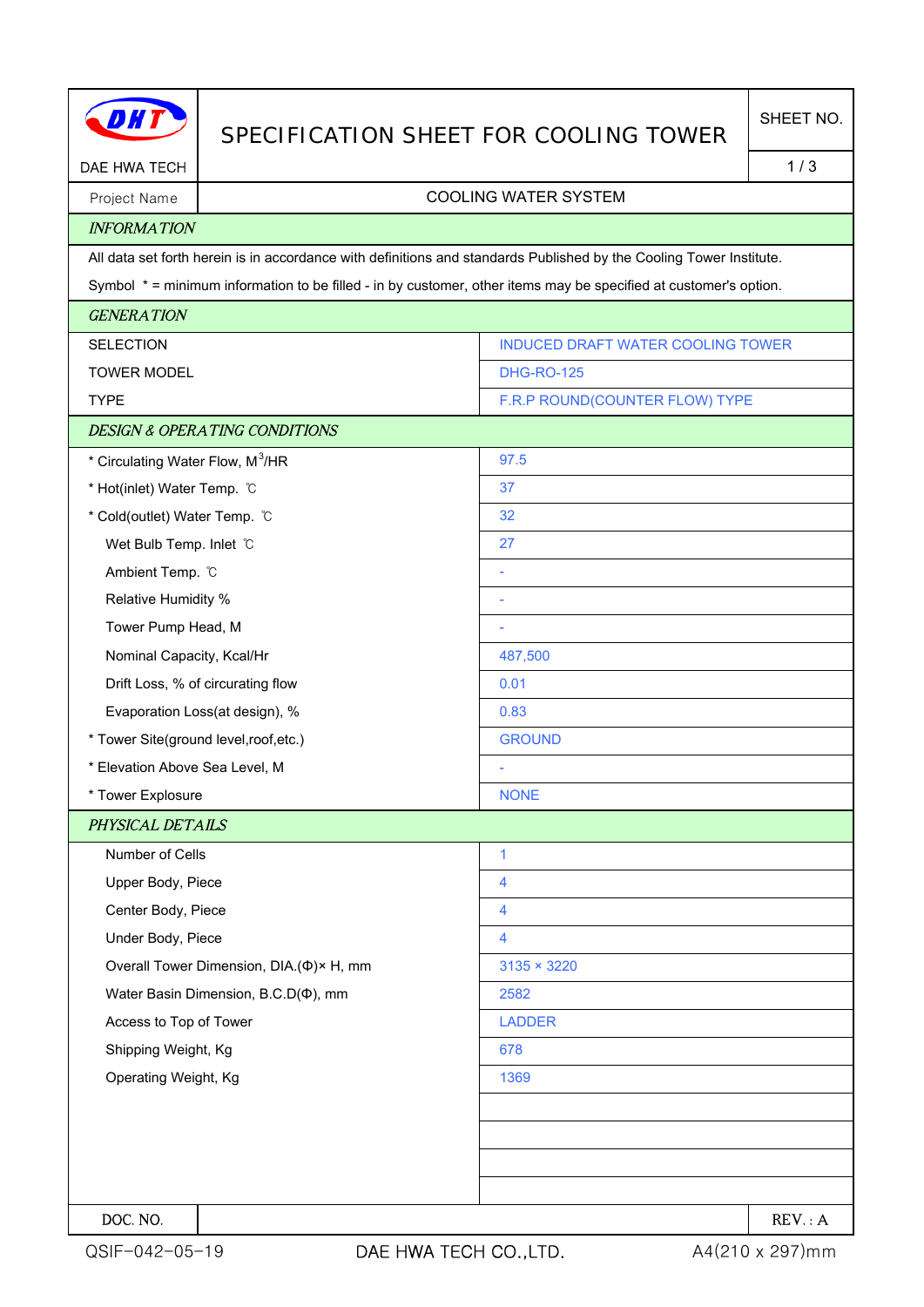

## SPECIFICATION SHEET FOR COOLING TOWER

DAE HWA TECH 2/3

## Project Name | Name | Name | Name | Name | Name | Name | Name | Name | Name | Name | Name | Name | Name | Name | Name | Name | Name | Name | Name | Name | Name | Name | Name | Name | Name | Name | Name | Name | Name | Name

| <b>MATERIALS OF CONSTRUCTION</b>                      |               |                          |
|-------------------------------------------------------|---------------|--------------------------|
| Frame work Members                                    |               |                          |
| Casing                                                |               | F.R.P 5t                 |
| Filler                                                |               | <b>P.P 0.4t</b>          |
| <b>Filler Support</b>                                 |               | SS400+H.D.G              |
| <b>Drift Eliminators</b><br>Water Distribution - Type |               | F.R.P                    |
|                                                       |               | <b>Sprinkler Pipe</b>    |
| Material                                              |               | P.V.C                    |
| Center Pipe                                           |               | <b>S.G.P+H.D.G</b>       |
| <b>Suction Tank</b>                                   |               | SS400+H.D.G              |
| Motor Support                                         |               | SS400+H.D.G              |
| Support Frame                                         |               | SS400+H.D.G              |
| Leg                                                   |               | SS400+H.D.G              |
| Ladder                                                |               | <b>S.G.P+H.D.G</b>       |
| <b>WATER PIPING CONSTRUCTION</b>                      |               |                          |
| Water Inlet                                           | Number        | $\mathbf{1}$             |
|                                                       | Size          | 125A                     |
|                                                       | Height        | 기초로부터 INLET 중심부까지 150mm  |
| <b>Water Outlet</b>                                   | <b>Number</b> | $\mathbf{1}$             |
|                                                       | Size          | 125A                     |
|                                                       | Height        | 기초로부터 OUTLET 중심부까지 150mm |
| Center pipe                                           | Number        | $\mathbf{1}$             |
|                                                       | Size          | 125A                     |
| <b>Suction Tank</b>                                   | Number        | 1                        |
|                                                       | Size          | $\Phi$ 250               |
| Sprinkler                                             | Number        | 1                        |
|                                                       | Size          | 125A                     |
| Sprinkler Pipe                                        | Number        | $\overline{\mathbf{4}}$  |
|                                                       | Size          | 65A                      |
| Drain                                                 | Number        | 1                        |
|                                                       | Size          | 25A                      |
| Overflow                                              | Number        | 1                        |
|                                                       | Size          | <b>40A</b>               |
| Auto. Make-up                                         | Number        | $\mathbf{1}$             |
|                                                       | Size          | 25A                      |
| Manual Make-up                                        | Number        | 1                        |
|                                                       | Size          | 25A                      |
| DOC. NO.                                              |               | REV: A                   |